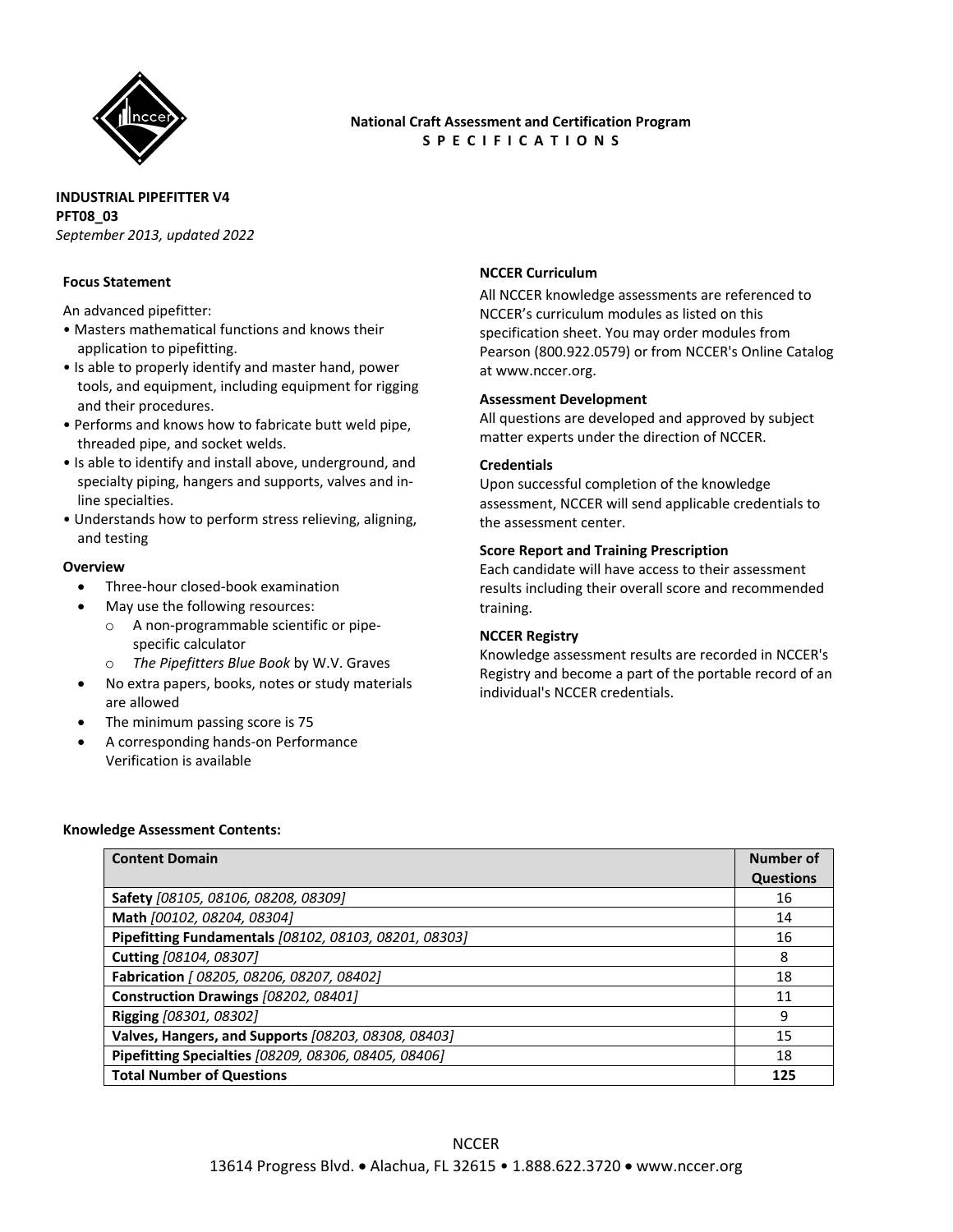

# **National Craft Assessment and Certification Program SPECIFICATIONS**

# **Learning Objectives related to Assessment:**

|               | Safety                                                                               |
|---------------|--------------------------------------------------------------------------------------|
| <b>Module</b> | <b>Module Title Objectives:</b>                                                      |
| Number:       |                                                                                      |
| 08105         | <b>Ladders and Scaffolds</b>                                                         |
|               | Identify the different types of ladders and scaffolds used on a work site.           |
|               | Describe how to safely use ladders and scaffolding.                                  |
| 08106         | <b>Motorized Equipment I</b>                                                         |
|               | Identify and explain the operation and use of the following motor-driven equipment   |
|               | • Welding machines                                                                   |
|               | • Portable generators                                                                |
|               | • Air compressors                                                                    |
|               | • Portable pumps                                                                     |
|               | • Aerial lifts                                                                       |
|               | • Forklifts                                                                          |
|               | • Compaction equipment                                                               |
|               | • Trenching equipment                                                                |
|               | • Backhoe loaders                                                                    |
|               | • Mobile cranes                                                                      |
| 08208         | <b>Excavations</b>                                                                   |
|               | Identify and explain the use of shoring materials.                                   |
|               | Determine and set the grade and elevation of a trench.                               |
| 08309         | <b>Testing Piping Systems and Equipment</b>                                          |
|               | Perform pretest requirements.                                                        |
|               | Perform hydrostatic tests                                                            |
|               | Explain how to perform steam blow tests.                                             |
|               |                                                                                      |
|               | Math                                                                                 |
| <b>Module</b> | <b>Module Title Objectives:</b>                                                      |
| Number:       |                                                                                      |
| 00102         | <b>Introduction to Construction Math</b>                                             |
|               | Use a standard ruler, a metric ruler, and a measuring tape to measure.               |
|               | Convert fractions to decimals and decimals to fractions.                             |
|               | Recognize some of the basic shapes used in the construction industry and apply basic |
|               | geometry to measure them.                                                            |
| 08204         | <b>Pipefitting Trade Math</b>                                                        |
|               | Use formulas to solve basic problems.                                                |
|               | Solve area problems.                                                                 |
|               | Solve volume problems.                                                               |
|               | Solve circumference problems.                                                        |
|               | Solve right triangle problems using the Pythagorean theorem.                         |
| 08304         | <b>Advanced Trade Math</b>                                                           |
|               | Perform right angle trigonometry.                                                    |
|               | Calculate takeouts using trigonometry.                                               |
|               |                                                                                      |
|               |                                                                                      |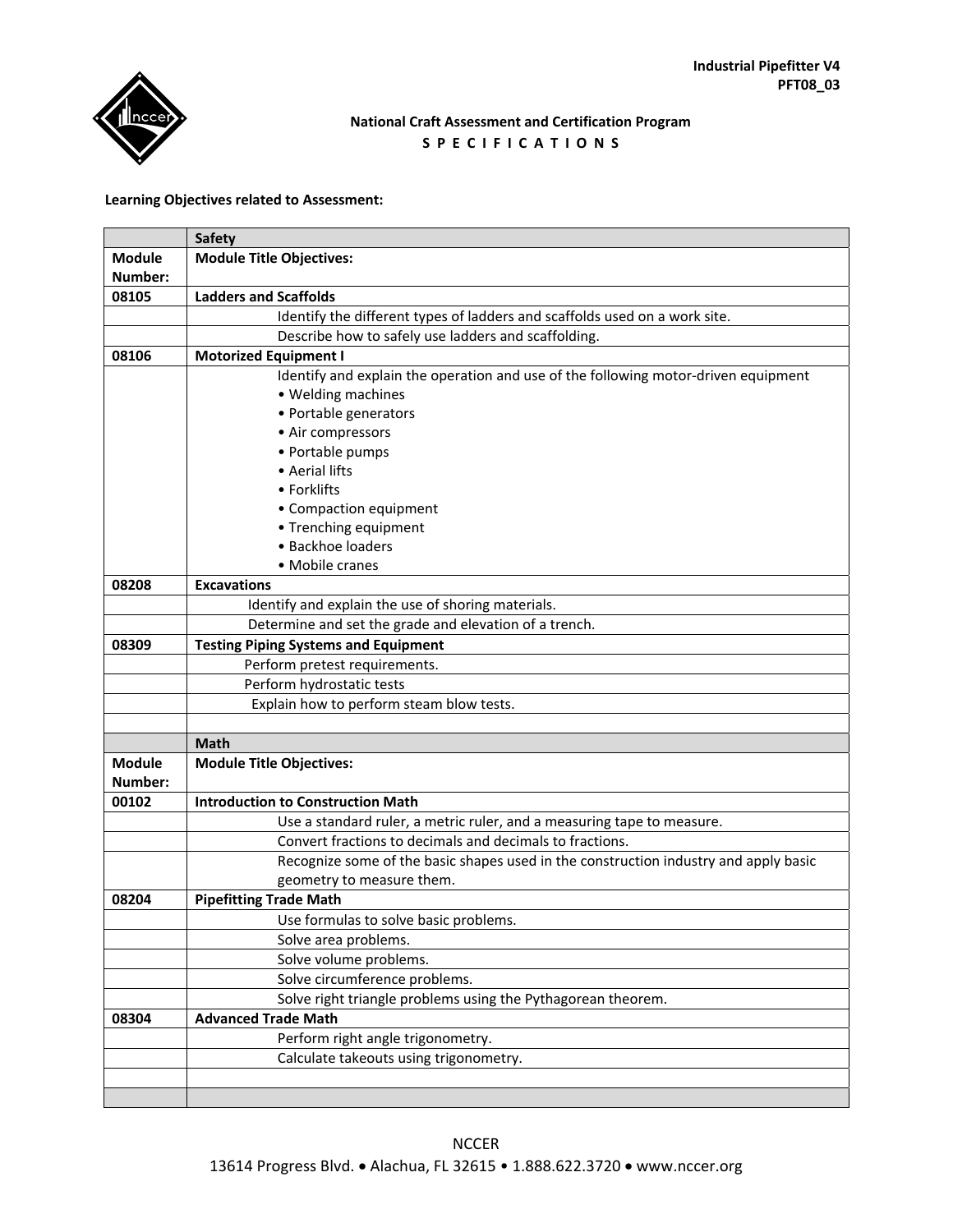|               | <b>Pipefitting Fundamentals</b>                                                      |
|---------------|--------------------------------------------------------------------------------------|
| <b>Module</b> | <b>Module Title Objectives:</b>                                                      |
| Number:       |                                                                                      |
| 08102         | <b>Pipefitting Hand Tools</b>                                                        |
|               | Identify tools and state their uses.                                                 |
| 08103         | <b>Pipefitting Power Tools</b>                                                       |
|               | Identify and explain the uses of portable grinders.                                  |
|               | Explain the proper and safe operation of machines used in pipe joint preparation:    |
|               | • Pipe threaders                                                                     |
|               | • Portable power drives                                                              |
|               | • Pipe bevelers                                                                      |
| 08201         | <b>Piping Systems</b>                                                                |
|               | Identify and explain the types of piping systems.                                    |
|               | Identify piping systems according to color-coding.                                   |
|               | Explain the effects and corrective measures for thermal expansion in piping systems. |
| 08303         | <b>Standards and Specifications</b>                                                  |
|               | Understand and interpret pipefitting standards and codes                             |
|               |                                                                                      |
|               | <b>Cutting</b>                                                                       |
| <b>Module</b> | <b>Module Title Objectives:</b>                                                      |
| Number:       |                                                                                      |
| 08104         | <b>Oxyfuel Cutting</b>                                                               |
|               | Identify and explain the use of oxyfuel cutting equipment.                           |
| 08307         | <b>Field Routing and Vessel Trim</b>                                                 |
|               | Determine the load weight for erection equipment.                                    |
|               | Determine the support needs.                                                         |
|               | Select and install erection materials.                                               |
|               |                                                                                      |
|               | <b>Fabrication</b>                                                                   |
| <b>Module</b> | <b>Module Title Objectives:</b>                                                      |
| Number:       |                                                                                      |
| 08205         | <b>Threaded Pipe Fabrication</b>                                                     |
|               | Identify and explain the materials used in threaded piping systems.                  |
|               | Read and interpret screwed fitting joint drawings.                                   |
|               | Identify and explain types of threads.                                               |
|               | Calculate offsets.                                                                   |
| 08206         | <b>Socket Weld Pipe Fabrication</b>                                                  |
|               | Identify and explain socket weld fittings.                                           |
|               | Read and interpret socket weld piping drawings.                                      |
|               | Determine pipe lengths between socket weld fittings.                                 |
| 08207         | <b>Butt Weld Pipe Fabrication</b>                                                    |
|               | Identify butt weld piping materials and fittings.                                    |
|               | Determine pipe lengths between fittings.                                             |
| 08402         | <b>Advanced Pipe Fabrication</b>                                                     |
|               | Calculate simple piping offsets.                                                     |
|               | Fabricate tank heating coils.                                                        |
|               | Lay out three- and four-piece mitered turns.                                         |
|               | Perform geometric layout of pipe laterals and supports.                              |
|               |                                                                                      |
|               |                                                                                      |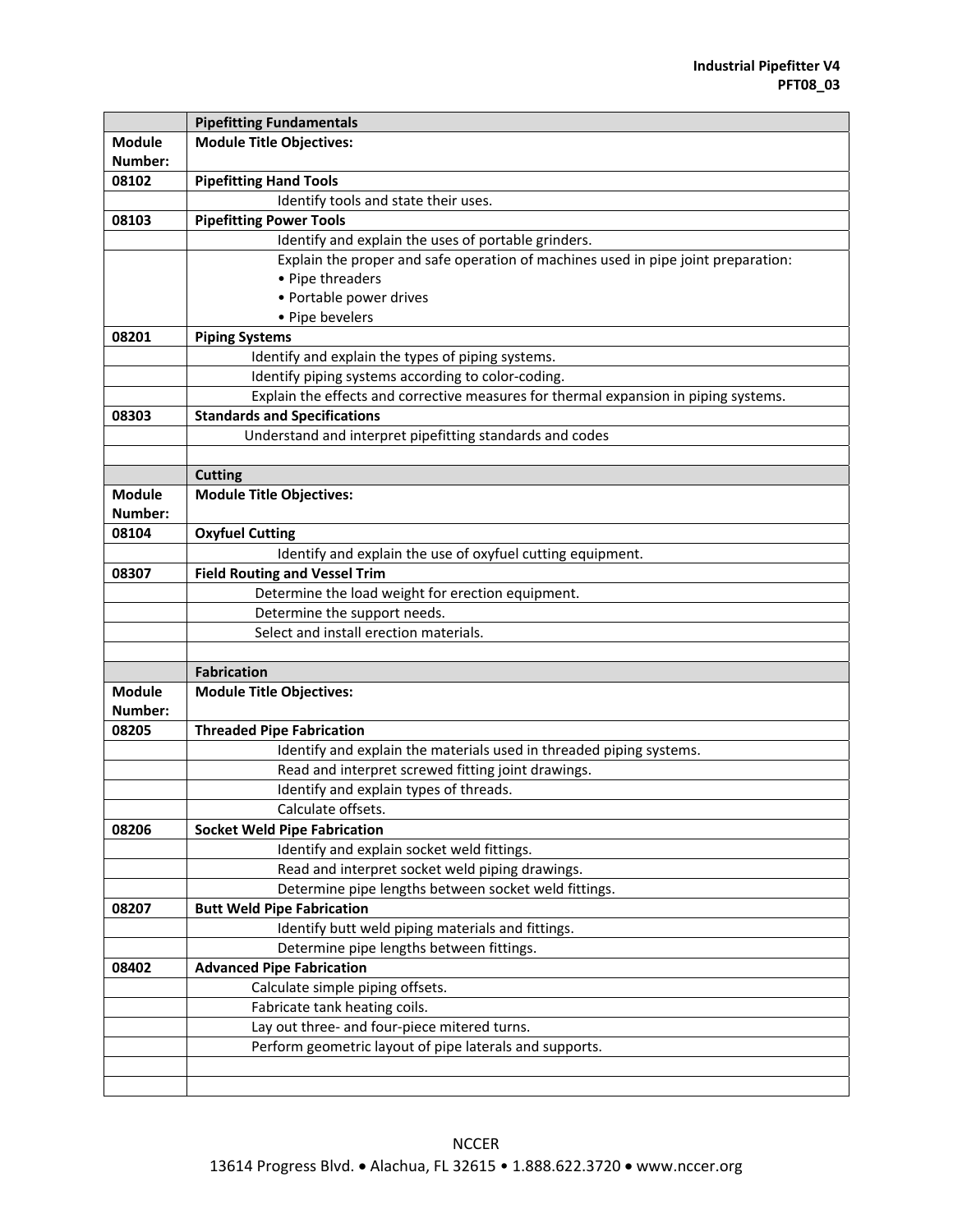|               | <b>Construction Drawings</b>                                               |
|---------------|----------------------------------------------------------------------------|
| <b>Module</b> | <b>Module Title Objectives:</b>                                            |
| Number:       |                                                                            |
| 08202         | <b>Drawings and Detail Sheets</b>                                          |
|               | Identify parts of drawings.                                                |
|               | Identify types of drawings.                                                |
|               | Interpret drawing indexes and line lists.                                  |
| 08401         | <b>Advanced Blueprint Reading</b>                                          |
|               | Identify piping arrangement drawings.                                      |
|               | Read and interpret GPS coordinates, control points, and elevation.         |
|               | Read and interpret P&IDs, plan views, and section views.                   |
|               | Identify isometric drawings.                                               |
|               |                                                                            |
|               | <b>Rigging</b>                                                             |
| <b>Module</b> | <b>Module Title Objectives:</b>                                            |
| Number:       |                                                                            |
| 08301         | <b>Rigging Equipment</b>                                                   |
|               | Identify and describe the uses of common rigging hardware and equipment.   |
|               | Perform a safety inspection on hooks, slings, and other rigging equipment. |
|               | Describe common slings and determine sling capacities and angles.          |
| 08302         | <b>Rigging Practices</b>                                                   |
|               | Identify and use the correct hand signals to guide a crane operator.       |
|               |                                                                            |
|               | <b>Valves, Hangers, and Supports</b>                                       |
| <b>Module</b> | <b>Module Title Objectives:</b>                                            |
| Number:       |                                                                            |
| 08203         | <b>Identifying and Installing Valves</b>                                   |
|               | Identify types of valves that start and stop flow.                         |
|               | Identify types of valves that regulate flow.                               |
|               | Identify valves that regulate the direction of flow.                       |
|               | Identify types of valve actuators.                                         |
|               | Explain how to properly store and handle valves.                           |
| 08308         | Pipe Hangers, Supports, & Spring Cans                                      |
|               | Identify types of pipe hangers and supports.                               |
|               | Identify and explain the types of spring can supports.                     |
|               | Explain the storing and handling procedures for spring can supports.       |
| 08403         | <b>Stress Relieving and Aligning</b>                                       |
|               | Explain thermal expansion, anchors, and cold springing.                    |
|               | Explain stress-relief procedures.                                          |
|               | Align pipe flanges to rotating equipment nozzles.                          |
|               | <b>Specialties</b>                                                         |
| 08209         | <b>Underground Pipe</b>                                                    |
|               | Identify and explain the types of underground piping materials.            |
|               | Identify the size classifications of underground pipe.                     |
|               | Identify and explain the use of underground pipe fittings.                 |
| 08306         | <b>Introduction to Above Ground Pipe Installation</b>                      |
|               | Store pipe and materials.                                                  |
|               | Identify types of flanges.<br>Explain the location of flange bolt holes.   |
|               |                                                                            |